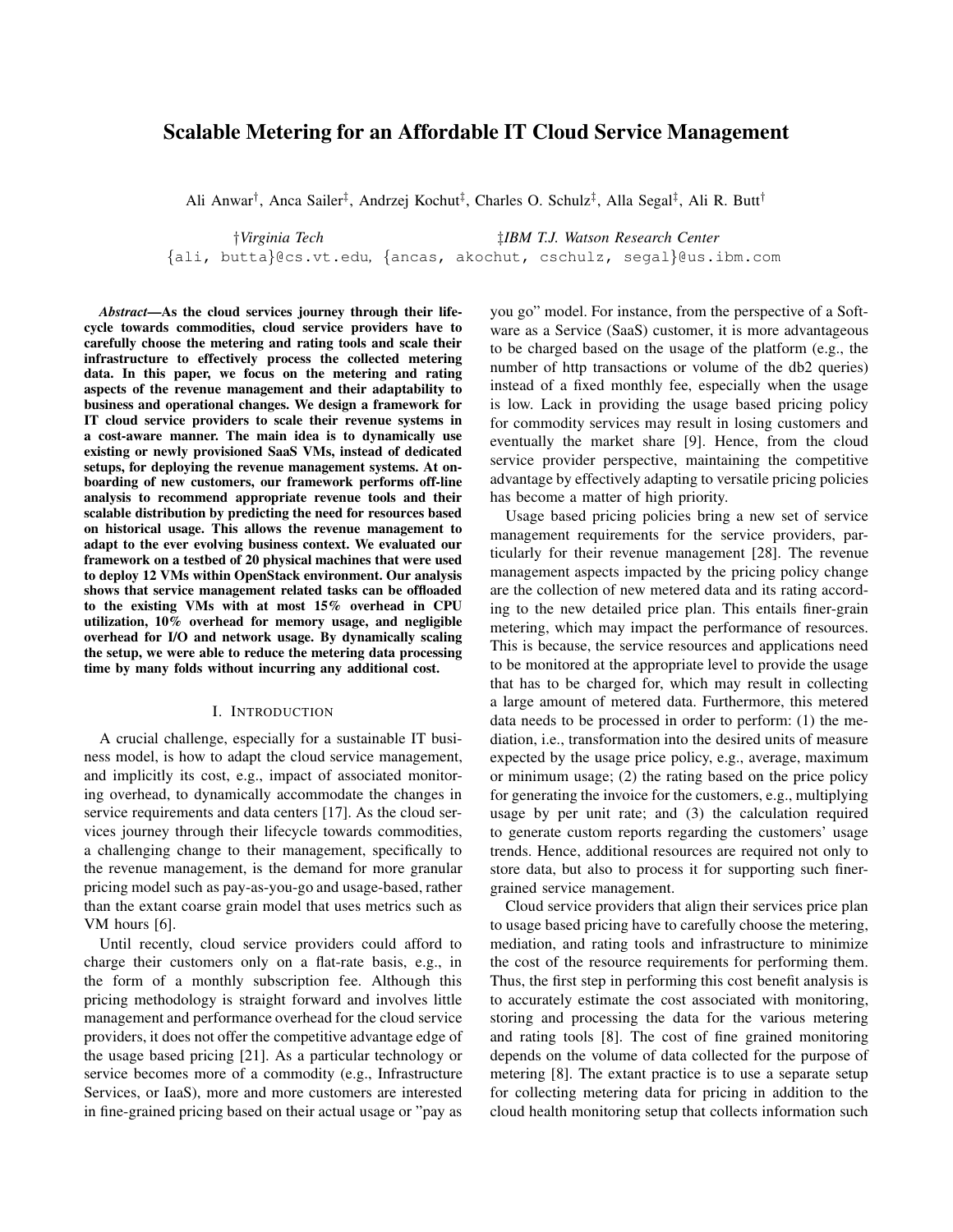

Figure 1. Current approach for metering cloud services.

as performance and availability of resources and resource usage contention. The extra resources used for such revenue management place additional burden on the cloud service provider. To this end, recent works such as Ceilometer from OpenStack aim to consolidate metering for multiple purposes and avoid collecting of the same data by multiple agents. In this paper, we propose a framework that leverages such approaches, especially the OpenStack's ecosystem, to efficiently collect and estimate the volume of metering data.

Finer-grain pricing necessitates dynamically modifying the price plans offered to the customers based on the market demand [25]. In this context, the key challenge is how to provide a scalable metering setup that can adapt with the price policy updates and the load in the data center, while minimizing the additional resources, performance impact and interference so as to avoid toll on the business outcome. As the selection of different pricing policies will result in different sizes of collected metering data, the setup is expected to store and process data of varying size without wasting resources. Typically, cloud service providers use a dedicated set of VMs for their service management as shown in Figure 1, which they manually expand based on the increasing load in their data centers. Depending on the cloud service type, for instance SaaS, cloud service providers may themselves be customers of IaaS or PaaS (Platform as a Service). As such, they are charged for this dedicated set of VMs. This infrastructure cost is additional to the cost of the tools (e.g., for license per volume, maintenance etc.). The goal is to minimize the footprint of this nonrevenuegenerating infrastructure, thus minimizing service management infrastructure cost; ideally eliminating it.

The typical workloads of the PaaS and SaaS providers clients have been found to use 50% of the IaaS capacity at best [5], [1], leaving the remaining un-utilized 50% for additional workloads. Moreover, SaaS customers can be conveniently given controlled access to the metering data, if such data is collected and maintained at the same set of VMs as that running the workload. Therefore, in our scalable metering solution we adopt this approach. The providers need to comply with their customers SLAs by scaling up their setup according to the load on the systems. To this end, our framework dynamically monitors the resource utilization per VM and scales up or down the tools deployment accordingly. In the worst case scenario, when the workloads on all the customers VMs is about to reach the maximum allowed as per the SLA, our framework automatically launches new VM(s) to adapt to the workload.

## II. ENABLING TECHNOLOGIES

In this section, we discuss the enabling technologies and provide the background for our proposed approach.

## *A. OpenStack and Ceilometer*

We have designed our protocol on well-established cloud ecosystem of OpenStack—an open source project that provides a massively scalable cloud operating system. Open-Stack adopts a modular design and has become the de facto cloud computing platform for managing large pools of compute, storage, and networking resources in modern data centers. A key component that we leverage in our project is OpenStack's Ceilometer that provides an infrastructure to collect detailed measurements about resources managed by OpenStack. The aim of Ceilometer is to deliver a unique point of contact for billing systems to acquire all of the measurements needed to establish customer billing, across all OpenStack core components [4]. Ceilometers' primary targets are monitoring and metering, but the framework is flexible and can be extended to collect data to support other needs as well.

The main components of ceilometer can be divided into two categories, namely agents, e.g., compute agents, central agents, etc., and services, e.g., collector service, API service, etc. The compute agents poll the local libvirt daemon to fetch resource utilization of launched VMs and emit this data as AMQP [29] notifications on the message bus called Ceilometer bus. Similarly, central agents poll the public RESTful APIs of OpenStack services, such as Cinder and Glance, to track resources and emit this data onto the OpenStack's common message bus called Notification bus. On the other hand, the collector service collects the AMQP notifications from the agents and other OpenStack services, and dispatches the collected information to the metering database. Finally, the job of the API service is to present aggregated metering data to the billing engine.

In Ceilometer, resource usage measurement, e.g., CPU utilization, Disk Read Bytes, etc., is done by meters or counters. Typically there exists a meter for each resource being tracked, and there is a separate meter for each instance of the resource. It is important to note that the lifetime of a meter is decoupled from the associated resource, and a meter continues to exist even after the resource it was tracking has been terminated [2]. Each data item collected by a meter is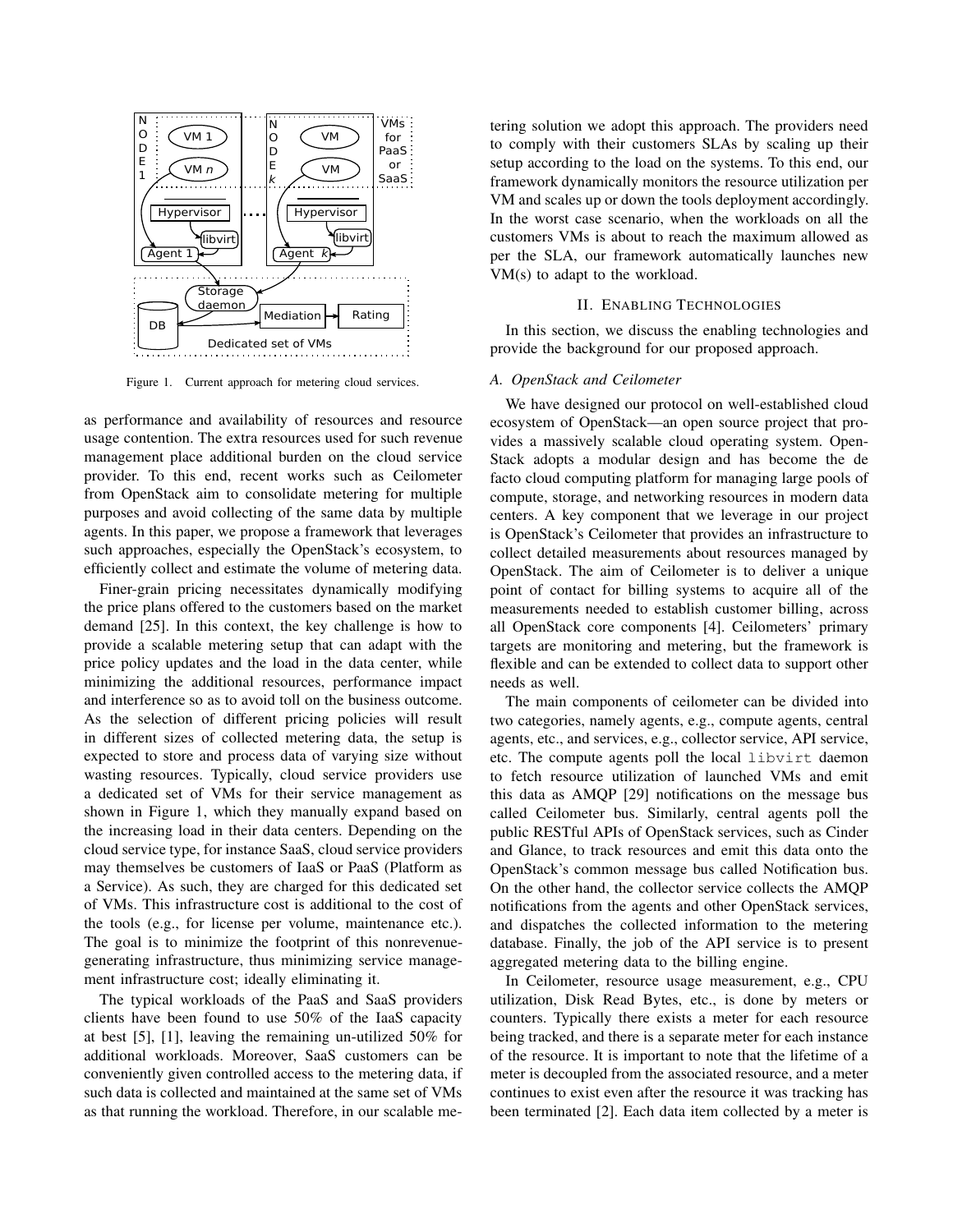referred to as a "sample," and consists of a timestamp to mark the time of collected data, and a volume that records the value. Ceilometer also allows service providers to write their own meters. Such customized meters can be designed to conveniently collect data from inside launched VMs. For a Solution or Software, this feature allows the cloud service providers to track the application usage as well.

#### *B. MongoDB*

OpenStack allows integration of multiple databases with Ceilometer for the purpose of storing metering data, e.g., MySQL, MongoDB, etc. However, MongoDB is recommended and is the default database in OpenStack because of features such as flexibility and allowing the structure of documents in a collection to be changed over time. In the following, we discuss MongoDB and the features that allow us to scale up or scale down the proposed setup.

MongoDB is a cross platform document-oriented NOSQL [11] database. MongoDB eschews the traditional table-based relational database structure in favor of JSONlike documents with dynamic schemas, making the integration of metering data easier and faster. MongoDB offers two key features of sharding and replication, which make it a perfect candidate for our approach [12].

Sharding is a method of storing data across multiple machines (shards) to support deployments with very large datasets and high throughput operations. Sharding helps in realizing scalable setups for storing metering data because the data collected by Ceilometer is expected to increase linearly over time. This is especially true for production servers. Another feature of MongoDB is replication, which allows multiple machines to share the same data. Unlike sharding, replication is mainly used to ensure data redundancy and facilitate load balancing. Finally, MongoDB also allows the use of the MapReduce [16], [3] framework for batch processing of data and aggregation options.

## III. DESIGN

In this section, we present the design of our fine-grained metering framework. Figure 2 illustrates the overall architecture and identify key components and their interactions. The main modules consist of data size estimator, resource profiler, resource predictor, and auto-scalable setup for mediation and rating with a metering store for Ceilometer.

The framework initiates a new sequence of operations upon receiving a heat template file when OpenStack is servicing a provisioning request. The template is first parsed to extract the information about the requested resources. The information is then used to estimate the expected change in the size of metering data that will be collected by Ceilometer. Meanwhile, the resource profiler module keeps track of the resources that are already in use, and profile their usage for mediation and rating purposes. The resource predictor module uses the profiled and newly requested resources information to estimate the additional resources that would be required for mediation and rating for the provisioning request. The estimate is then used to scale the metering store, and the setup is finally launched along with the requested provisioning.



Figure 2. Overview of the fine-grained metering and rating architecture.

#### *A. Data Size Estimator*

The data size estimator module calculates the expected changes in the size of metering data. For this purpose, the module uses the resources information from the heat template file of the provisioning request, and determines the set of meters that are required to perform the necessary monitoring and metering. Next, the expected total number of metering events on various polling intervals is calculated along with the average event object size. The number of events are calculated by parsing the pipeline.yaml file to fetch the sampling frequency of each meter. The average object event size is variable and depends on the type of meters launched and their sampling frequency or polling interval. To this end, the data estimator module keeps track of the changes in the event object size per meter and estimates the value by taking the average of the three previously collected values. The module then averages these values across the meters to determine the overall average object size. An alternative approach is to directly track the overall average object event size from the metering store's database. List 1 shows a sample collected from the metering store to measure the overall average object size. Finally, the expected size of metering data (2664719556 bytes) is determined by multiplying the number of objects (2239713) with the average event object size (1189.759382 bytes).

List 1. Sample of average event object size collected from metering store  $>$  db. stats () db.stats() {

```
"db" : "ceilometer",
"collections" : 6,
"objects" : 2239713,
"avgObjSize" : 1189.759382,
"dataSize" : 2664719556,
"storageSize" : 3217911760,
...
```
}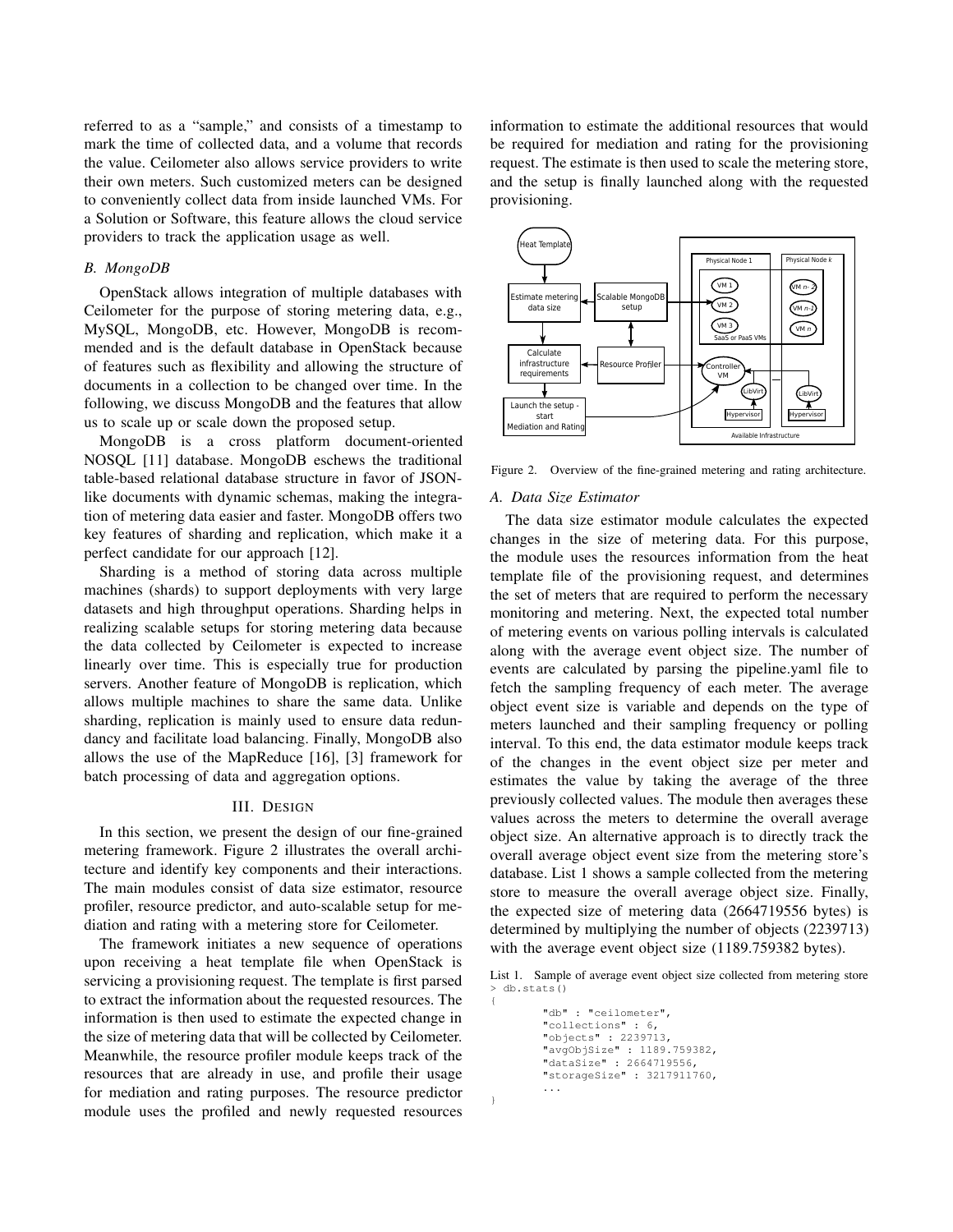## *B. Resource Profiler*

Ceilometer launches various meters for monitoring and metering the usage of different resources per VM, e.g., CPU, memory, storage, networking, etc. The resource profiler module intercepts the metering data send to the metering store, and uses it to keep tabs on the per-VM resource utilization. A challenge is that the collected metering data only gives an instantaneous view of a VM's resource usage at a particular time instance, and do not necessarily portray the overall usage. To address this, the resource profiler uses a sliding window across last n metering samples to calculate a moving average and uses that as an estimate of the current per-VM resource utilization. An alternative would be that instead of intercepting the data, we query the metering store for overall utilization. However, this would unnecessarily burden the database and impact overall efficiency. Thus, we do not adopt the querying approach. The resource profiler also maintains queues of resources sorted based on estimated utilization. This information can be used to determine free resources within each VM, which in turn supports effective scaling of the metering setup.

## *C. Offline Resource Predictor*

The job of offline resource predictor module is to analyze the data collected by the resource profiler and provide an approximate estimate of the resources that would be required for the associated metering setup. A possible trade-off faced in such estimation of the needed resources is whether use less revenue management resources at the expense of performance degradation in terms of average time taken to process the collected metering data. We allow the managers to manage this trade-off by specifying the expected processing query time, query rate, and average load on the setup, as an input. Based on the provided input this module outputs a recommended mediation and rating setup to achieve an effective estimate for driving our framework decisions.

#### *D. Auto-Scalable Metering Store*

The metering related data is collected and stored in the metering store that is typically provided using a database. The growing volume of the metering data entails that the database setup is scalable and efficient, and can handle complex queries in a timely fashion. This is crucial as the overall goal of our framework is to provide fine-grained pricing plans that require high-frequency querying. To this end, we have engineered an auto-scalable setup for MongoDB to act as the metering store for Ceilometer. Our setup is instantiated on the same set of VMs that are used to provide SaaS—as the VMs have been observed to be not fully utilized as stated earlier in Section I.

*1) When to Scale?:* The first step in realizing our autoscalable MongoDb setup is to determine when scaling is needed. For this purpose, we use two kinds of metrics: i) OS-level metrics, e.g., CPU, memory, disk usage, etc.; and ii) MongoDB performance statistics, e.g., query time, writes/s, reqs/s, etc. Since the MongoDB instances are running on the same VMs as those providing user services, the VMs are already being monitored and this the monitoring data can be reused to determine the OS-level info needed for this purpose as well. This information, coupled with periodically collected MongoDB statistics, is then used to determine if the metering store is loaded beyond a prespecified high threshold or below a low threshold, and scaling decisions are made accordingly.

*2) How to Scale?:* The next step is to enact scaling of the metering store. For this purpose, our framework exploits creation of additional MongoDB replica sets. These replica sets are added as shards to achieve further partitioning of data, which in turn realized scalability of the setup. An important design decision while performing sharding is to carefully choose the sharding key. To this end, we keep track of the speedup achieved with various sharding keys and choose the best option. Note that replication and sharding are not mutually exclusive, and can be scaled individually based on the monitored reads/s or writes/s throughput observed through the MongoDB performance monitor.

## *E. System Controller*

Finally, we provide a system controller module to control and fine-tune the scalable metering store and the resource profiler. The module acts also as a facilitator for the various module operations by providing access to the collected data. We run the controller in a dedicated VM to ensure that it is not affected by the performance and workload dynamics of the resources.

## *F. Discussion*

By default, OpenStack installs a standalone instance of MongoDB to store metering data. In order to perform mediation and rating, cloud service providers usually use a separate set of dedicated physical machines for standalone installation of MongoDB. In case of huge data sizes, a distributed setup, e.g., Hadoop, is used for data processing. This approach requires redistribution of metering data from the metering store to the Hadoop Distributed File System (HDFS). This is burdensome as data ingestion into HDFS is identified as a major performance bottleneck [20], not to mention expensive data copying. Our approach has the advantage that it does not require such data redistributed. Rather, our approach collects data in a distributed setup to begin with and avoid extra copying and ingestion challenges and overheads. Another advantage of our framework is that it allows cloud service providers to offer not only the finegrained metering information, but also customizable price plans, e.g., charging customers only on CPU utilization, etc.

Furthermore, our approach can also be applied for metering IaaS. However, this would require extending the framework and modifications such as: (i) launching the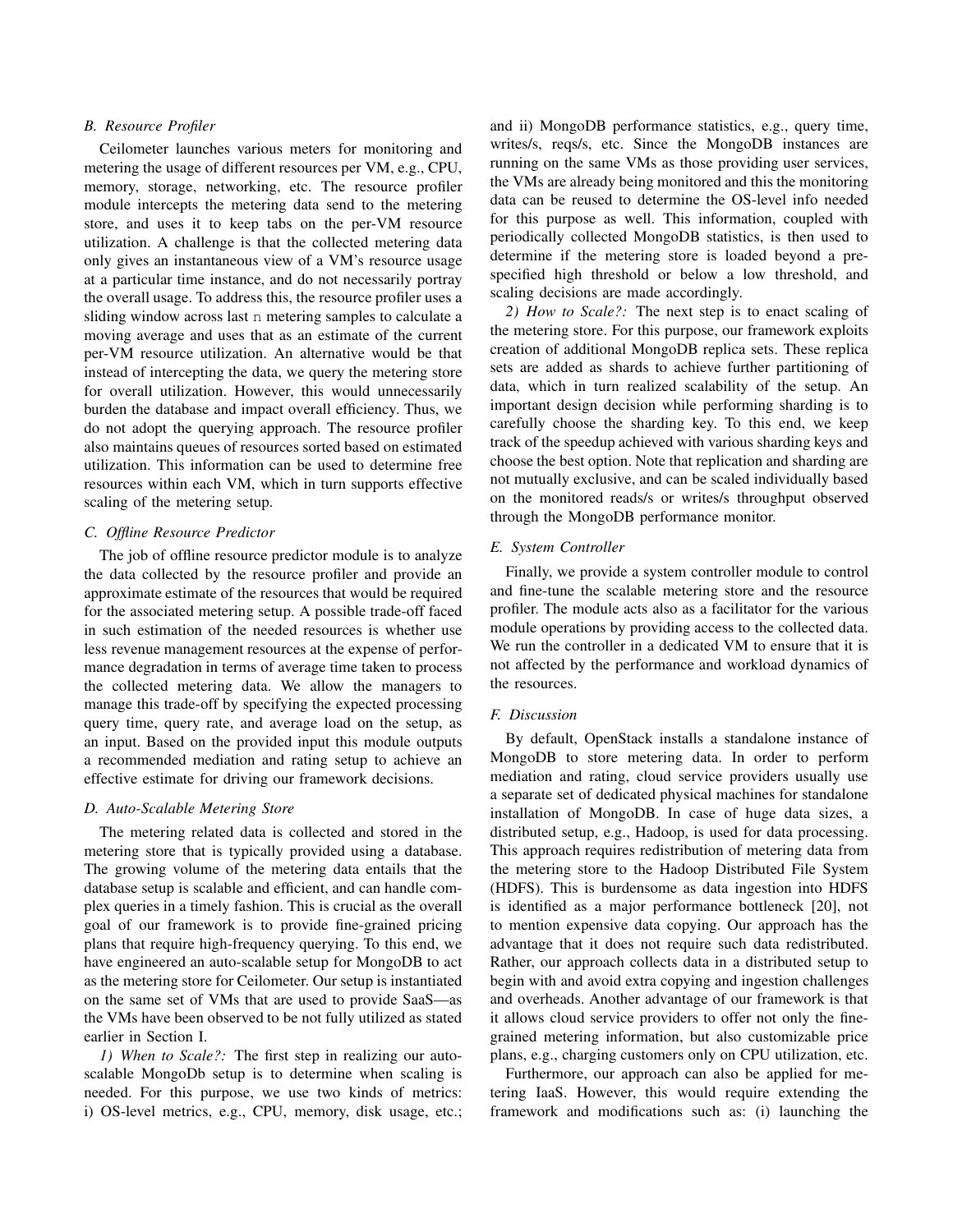

Figure 3. Effect of using different shard keys on query times. The query calculated variance in utilization (standard deviation) of Ceilometer counters using MapReduce.

metering setup on physical nodes instead of VMs so that customers do not get access to the collected metered data; and (ii) enabling monitoring of the physical nodes within Ceilometer for tracking infrastructure utilization per physical node instead of per VM.

## IV. EXPERIMENTAL SETUP AND EVALUATION

For proof of concept evaluation, we have implemented the fine-grained metering approach as discussed in Section III on top of OpenStack and MongoDB. We used Java to implement data size estimator whereas Python was used to implement the resource profiler, resource predictor and controller modules. We deployed OpenStack Icehouse version 2014.1.1 on 20 physical machines, where each machine has six cores and 32 GB of RAM. We varied the number of VMs from 3 to 12 to provide a SaaS. The metering data was collected from these VMs using variable sampling interval. We tracked the usage of VMs for a period of one month. We launched both default as well as customized meters to collect the resource usage.

We performed tests using both a standalone as well as a scalable MongoDB setup. In our scalable setup, each replica set consisted of only one node that acted as a primary copy of the data. Furthermore, the



Figure 4. Comparison of estimated and actual collected metering data size.

replica sets were added as shards to scale the MongoDB deployment. For testing purposes, we launched three configuration servers but only one query router that was deployed on the controller VM. All the performance related experiments were done on the actual collected metering data of more than 11 GB from the deployed OpenStack setup over the period of one month. We used different sharding keys for the Ceilometer database in out tests. Figure 3 shows the effect of using different sharding keys on the query timings for a MongoDB setup consisting of 4 shards. It can be seen that the query time is affected more



Figure 5. Resource usage while calculating variance in utilization (standard deviation) of various Ceilometer counters using MapReduce.

by the choice of the sharding key for the distributed setup compared to the standalone setup. Further investigation revealed that chunks greater than 64 MB were created in all cases except when timestamp of metering events was used as a shard key. This resulted in the MongoDB internal load balancer distributing chunks unevenly, with most of the chunks assigned to just one machine. This created a bottleneck and caused a significant increase in the query time. Consequently, the best sharding key to use in the target environment is timestamp, instead of counter name, user-id or resource-id.

Figure 4 shows the comparision of estimated and actual collected metering data size. The framework predicted that 254 events will be collected from the launched VMs every 10 minutes. The estimated average event object size was 1150 bytes, 1134 bytes, and 1188 bytes for per day, per week and per month calculations, respectively. As seen in the Figure, compared to the actual observed values, the data estimator module predicted metering data size with 99% accuracy.

Figure 5 shows that CPU utilization in the observed VMs did not increase above 15%. Similarly, the increase in memory utilization was observed to be less than 10%. As the needed data is already distributed to the various VMs, so mediation is expected to generate reads but not writes. This is confirmed by the I/O usage shown in the Figure, with observed written data at almost zero and also with low average data read. Another key observation here is that due to the computation being mostly performed locally, the network usage is also negligible. These results validate our claim that, if handled properly as in our approach, existing VMs can be used to perform mediation and rating tasks without affecting the performance of the provided SaaS.

#### V. RELATED WORK

The focus of several recent works [26], [7], [13], [23], [15], [27] is on providing an efficient and scalable cloud monitoring setup, however, these works do not consider or discuss scalability of the mediation and rating systems. In contrast, our approach is designed for scalable deployment. Furthermore, our approach is also unique in that it uses